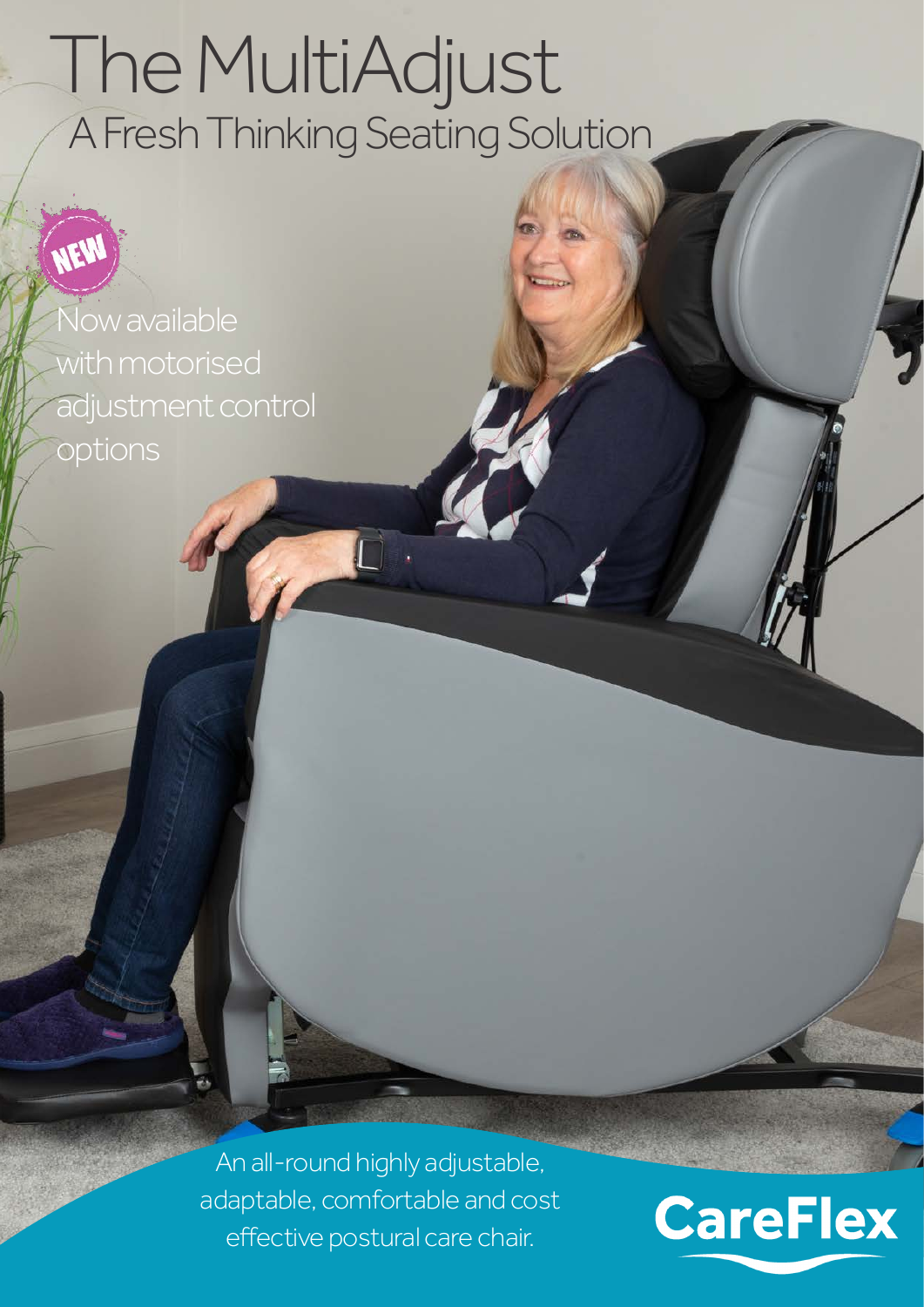### Standard Features At A Glance

The new MultiAdjust is a cost effective, tool-free, highly adjustable seating system that provides postural support and pressure care without compromising the users comfort. The chair benefits from Tilt-in-Space, Back Angle Recline and lower limb support, offered with adjustment control options (manual or motorised). The MultiAdjust is an ideal choice for multiple user environments, and for those who are semi-ambulant and non-ambulant. Its modular design, with interchangeable accessories, makes it a perfect fit for Community Loan Stores. It is suitable for a wide range of seating needs in most Care Environments. It provides high levels of comfort and the robust construction quality that you would associate with CareFlex. For peace of mind the MultiAdjust comes with a Lifetime Frame Warranty.

#### CLIENT GROUPS

- Semi-ambulant and non-ambulant
- Frail and elderly
- Neurological conditions (e.g. Multiple Sclerosis, Muscular
	- Dystrophy, Motor Neurone Disease)
- Cardiovascular conditions
- Orthopaedic conditions



#### ENVIRONMENTS

- Nursing and residential homes
- Hospital wards
- Hospices and respite care
- Domestic and home care



Hoist and Transfer Aid Compatible



Easy to Clean and Dismantle



- Tilt-in-Space
- Back Angle Recline
- Elevating Leg Rest
- Flip Up & Angle Adjustable Footplate
- Integral Seat Depth Adjustment
- Integral Seat Width Adjustment
- Integral Arm Height Adjustment
- Removable Arms
- Pressure Redistributing Reflexion Foam Seat Cushion
- Reflexion Foam Flat Back
- 4 Braked Castors
- Ash Grey Upholstery with Black Vapour Permeable Material to Contact Areas

#### ADJUSTMENT CONTROL OPTIONS

- Manual
- Pro-Control (leg rest and Tilt-in-Space functions only)
- Fully Motorised



Easy and Clear Width **Adjustments**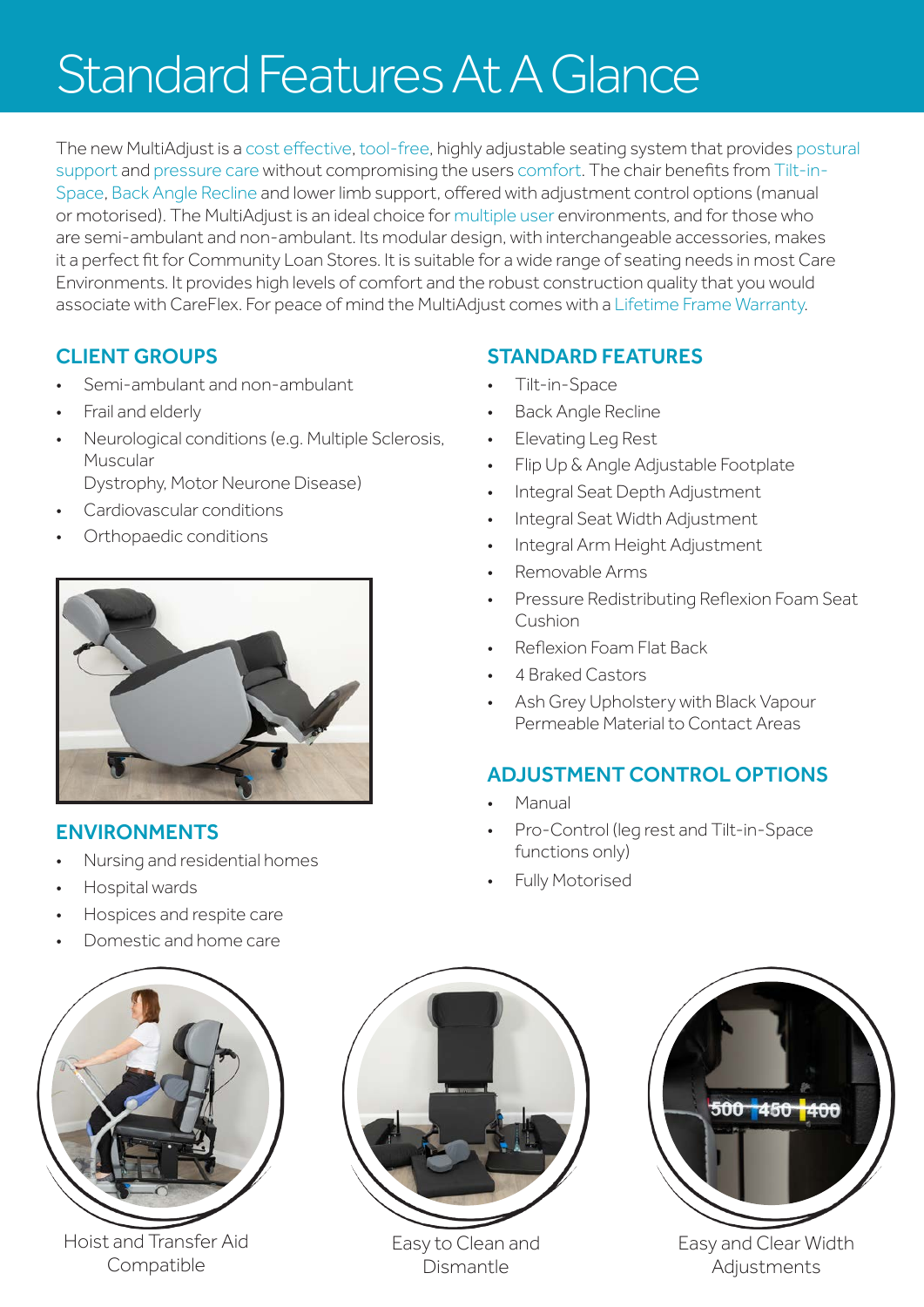### Technical Data

| <b>Adjustments</b>                    |                                                                  |  |
|---------------------------------------|------------------------------------------------------------------|--|
| H: Seat width (inner)                 | 400 mm (16") to 550 mm (21")                                     |  |
|                                       | (150 mm range - 2 cushion sizes)                                 |  |
| J: Max width (outer)                  | 790 mm (31")                                                     |  |
| <b>K: Seat to Footplate</b><br>height | 350 mm (14") to 500 mm (20")<br>(150 mm range)                   |  |
| L: Arm height                         | 200 mm (8") to 250 mm (10")<br>(50 mm range)                     |  |
| M: seat depth                         | 380 mm (15") to 550 mm (21")<br>(170 mm range)                   |  |
| <b>P: Narrow Lateral Width</b>        | 230 mm (9") to 360 mm (14")<br>(130 mm range)                    |  |
| P: Regular Lateral Width              | 315 mm (12") to 435 mm (17")<br>(120 mm range)                   |  |
| <b>P: Wide Lateral Width</b>          | 445 mm (18") to 520 mm (20")<br>(130 mm range)                   |  |
| Q: Lateral Height                     | 320 mm (12") to 520 mm (20")<br>(200 mm range)                   |  |
| W: Back angle recline<br>(B.A.R)      | 95° to 135° (40° range)<br>(Manual & Motorised)                  |  |
| X: Tilt in space (T.I.S)              | Factory Setting: 0° to 35° (35° range)<br>(Manual & Motorised)   |  |
|                                       | Optional Setting: -5° to 30° (35° range)<br>(Manual & Motorised) |  |
| Y: Knee angle                         | Factory Setting: 65° to 135° (70° range)<br>(Manual & Motorised) |  |
|                                       | Optional Setting: 80° to 150°<br>(70° range - Manual)            |  |
|                                       | Optional Setting: 80° to 157°<br>(77° range - Motorised)         |  |
| Z: Ankle angle                        | 4 positions - 75° / 90° / 105° / 120°                            |  |

| <b>Basic Dimensions</b>                |                                   |  |
|----------------------------------------|-----------------------------------|--|
| <b>A: Overall Height</b>               | 1350 mm (53")                     |  |
| <b>B: Back Height</b>                  | 830 mm (32")                      |  |
| C: Seat Height                         | 540 mm (21")                      |  |
| <b>D: Castor Frame</b><br><b>Width</b> | 675 mm (26")                      |  |
| <b>E: Overall Length</b>               | 1285 mm (50″)                     |  |
| F: Push Bar<br><b>Height</b>           | 1125 mm (44")                     |  |
| <b>G: Clearance</b><br>Height          | 145 mm (6")                       |  |
| <b>Maximum User</b><br>Weight          | 160kg                             |  |
| <b>Chair Weight</b>                    | 70kg (Manual)<br>73kg (Motorised) |  |

(All measurements ±10mm / 5°)

### Additional Extras

- Contoured or Waterfall Back
- Watercell Technology Cushion
- Motorised Control Options
- Pommel
- Lateral Supports
- Soft or Profiled Headrest
- Choice of Belts & Harnesses
- Tray
- Footplate Pad
- Change in Upholstery Colour